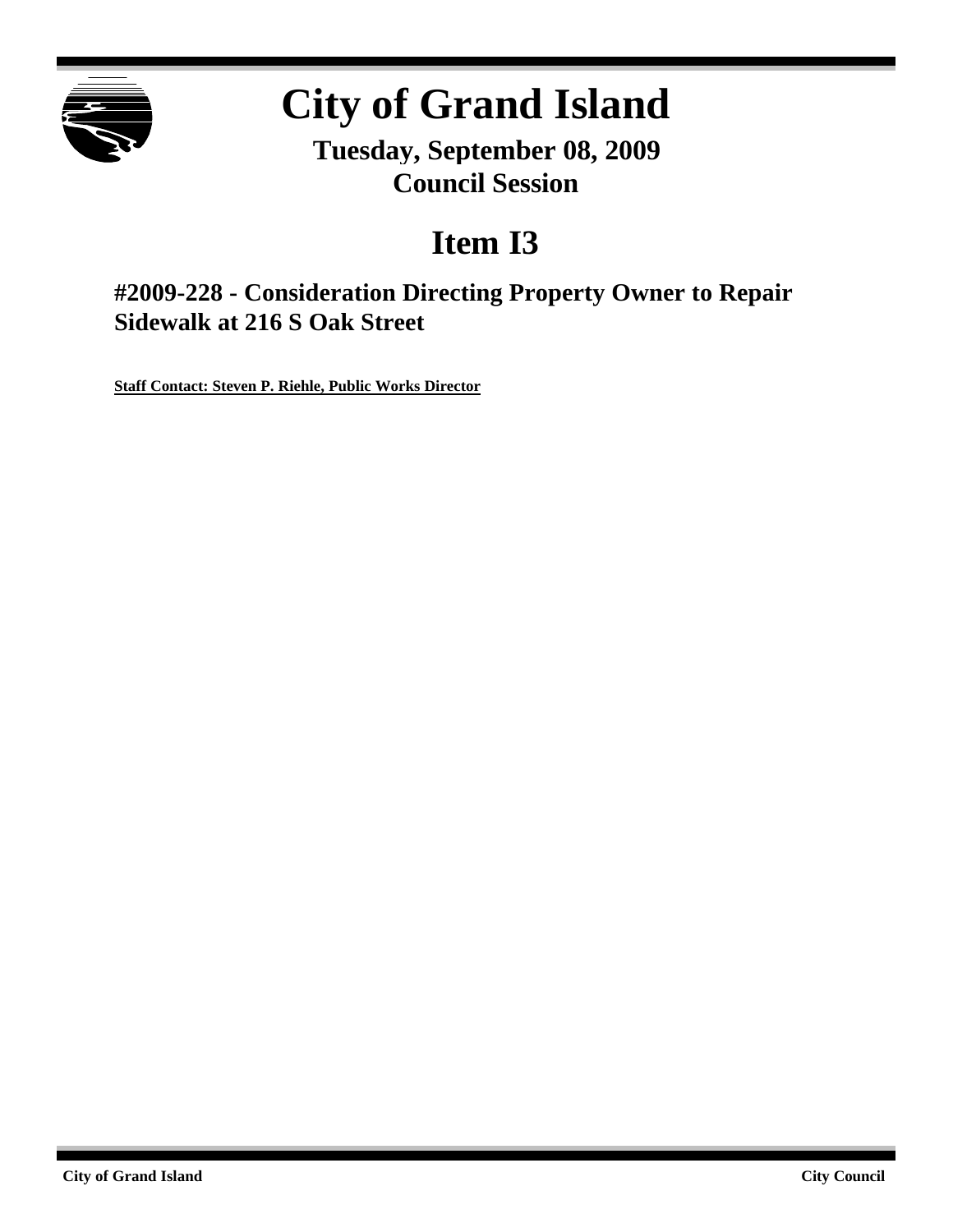### **Council Agenda Memo**

| From:           | Steven P. Riehle, Public Works Director                                              |
|-----------------|--------------------------------------------------------------------------------------|
| <b>Meeting:</b> | September 8, 2009                                                                    |
| Subject:        | <b>Resolution Directing Property Owner to Repair Sidewalk</b><br>at 216 S Oak Street |
| Item $\#$ 's:   | L <sub>3</sub>                                                                       |
| $Presenter(s):$ | Steven P. Riehle, Public Works Director                                              |

#### **Background**

On June 16, 2009 a letter was sent to the property owner concerning necessary repairs to the sidewalk at 216 S Oak Street (Lot 2, Jones Addition to the City of Grand Island, Hall County, Nebraska). The letter stated these repairs needed to be made by July 18, 2009 to prevent accident or injury to citizens using the sidewalk. Section 32-58 and 32-59 of the City Code and Section 16-662 R.S. Nebraska Statues, make the property owner responsible for repairing sidewalks adjacent to their property.

#### **Discussion**

The Public Works Department is requesting that a resolution be passed giving the property owner 15 days to obtain the sidewalk permit and 15 days from issuance of such permit to complete the repairs of the sidewalk at 216 S Oak Street (Lot 2, Jones Addition to the City of Grand Island, Hall County, Nebraska), as this is a public safety concern.

If the property owner fails to either obtain the sidewalk permit in the 15 day timeframe or complete the necessary repairs 15 days after such permit is issued, the City of Grand Island will take steps to make the necessary repairs with all costs being the responsibility of the property owner.

#### **Alternatives**

It appears that the Council has the following alternatives concerning the issue at hand. The Council may:

1. Move to approve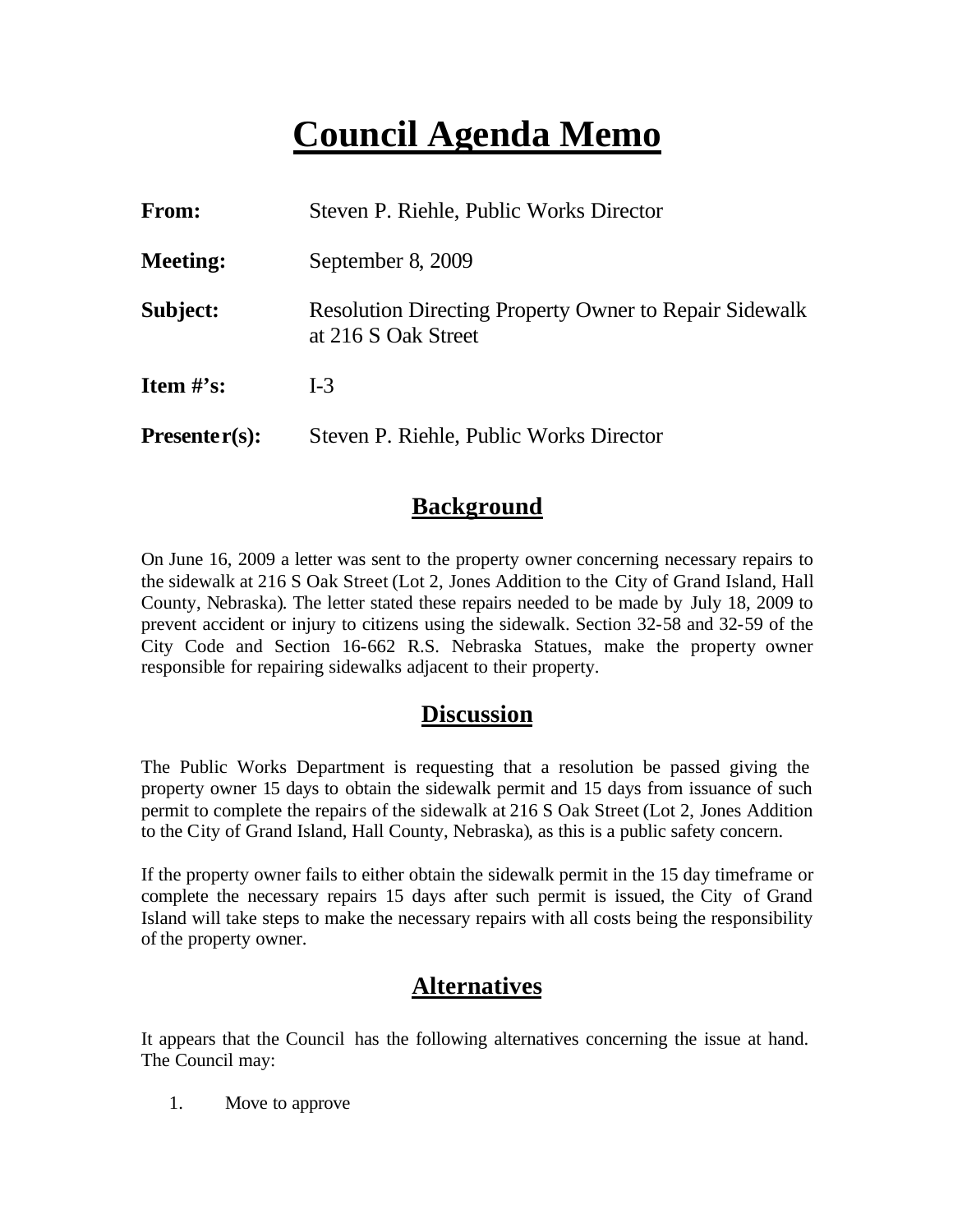- 2. Refer the issue to a Committee
- 3. Postpone the issue to future date
- 4. Take no action on the issue

#### **Recommendation**

Public Works Administration recommends that the Council approve a resolution directing the property owner to obtain a permit and repair the sidewalk located at 216 S Oak Street (Lot 2, Jones Addition to the City Of Grand Island, Hall County, Nebraska).

### **Sample Motion**

Move to approve a resolution directing the property owner to obtain a sidewalk permit and repair the sidewalk.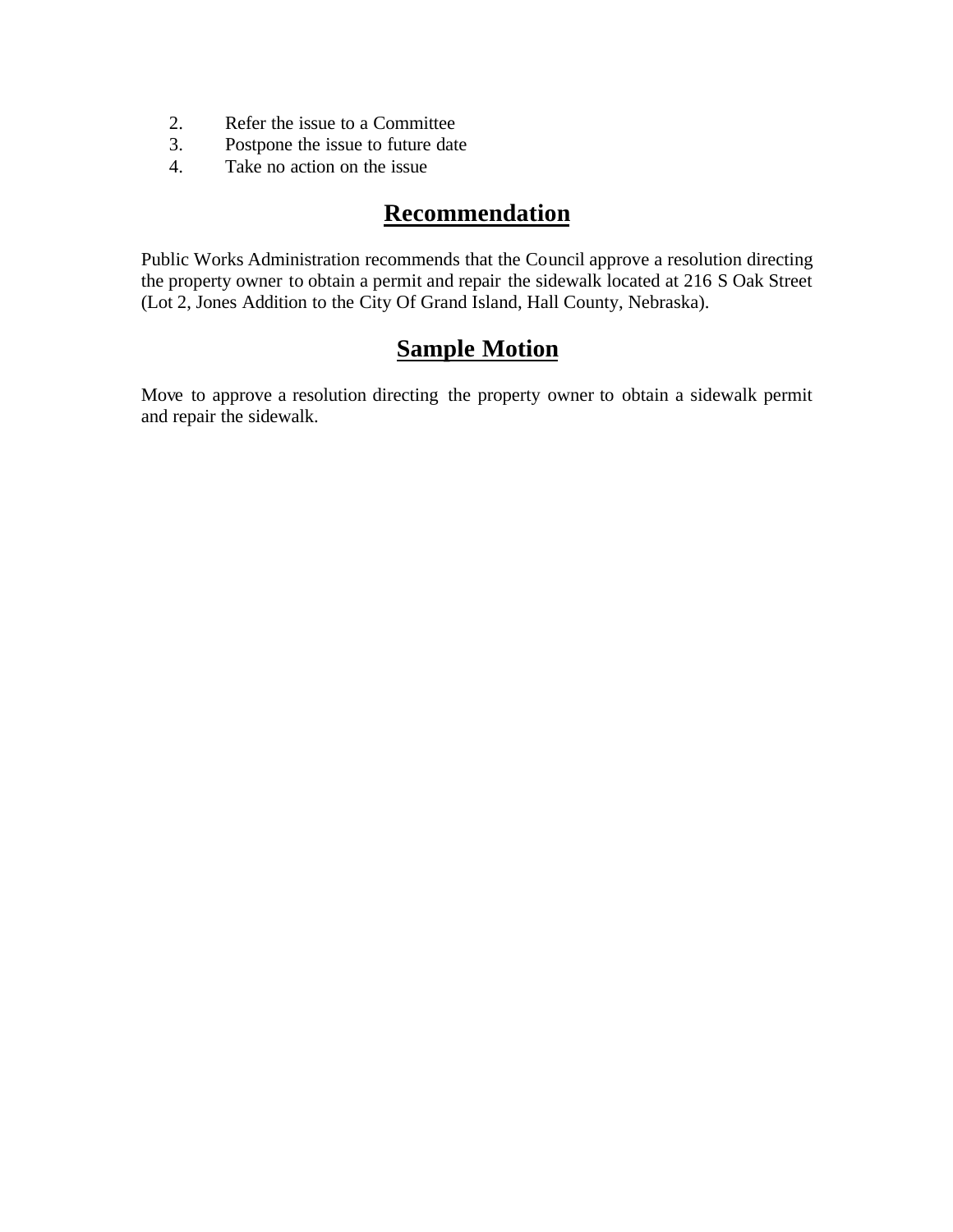